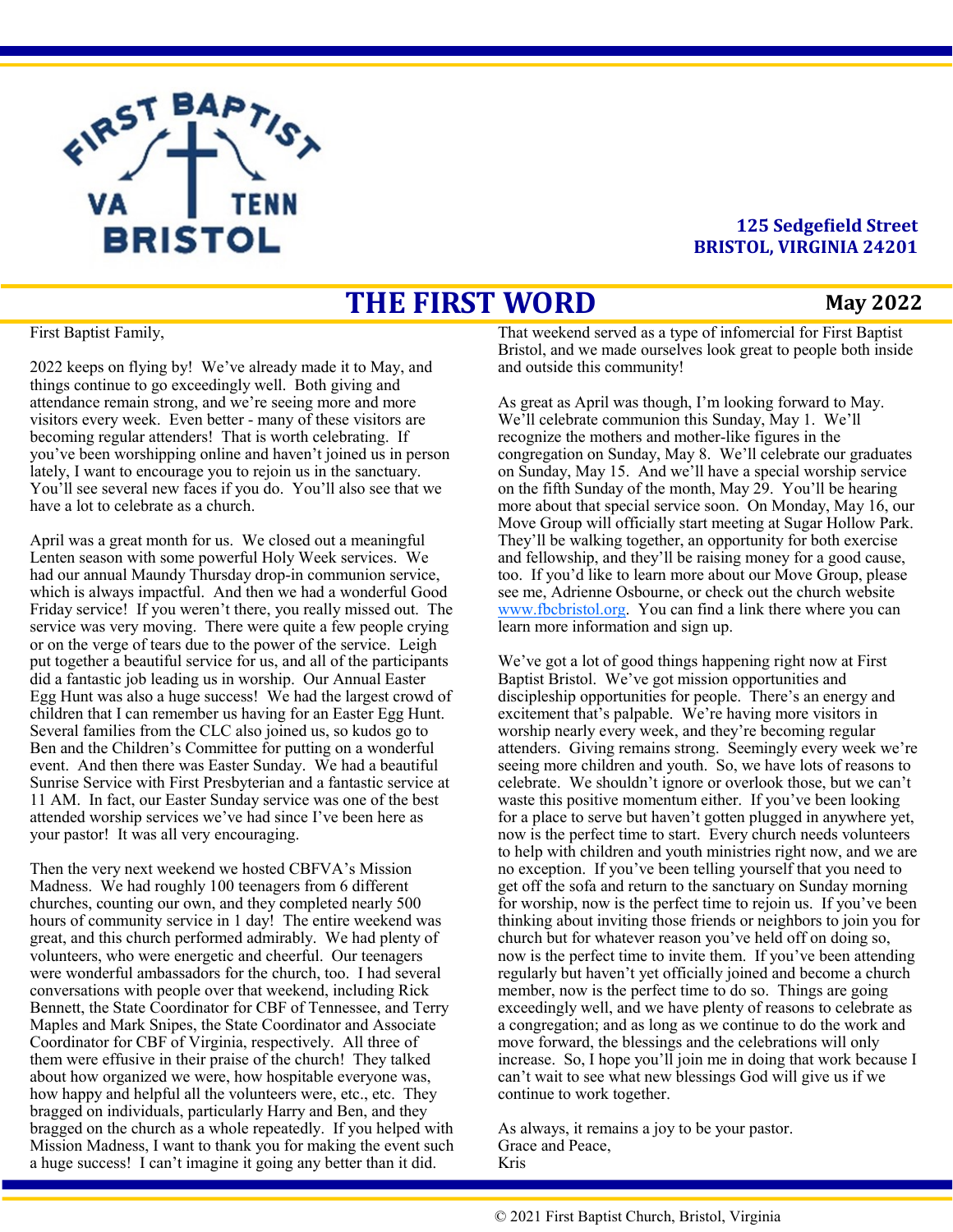

 Together for Hope is hosting a virtual walk, run, ride, swim. Since several of us plan to participate in this event, we are starting a "Move Group" as part of a larger initiative. It's always more fun to walk with others, and we collectively will raise money for Together for Hope. This seems like a fun event to get churches, friends, families, and the community involved.

 We plan to walk on Mondays and Wednesdays (weather permitting) from 5:30-6:30 p.m. at Sugar Hollow Park. Sugar Hollow caters to many abilities by offering a handicap-accessible path and uphill trails for those seeking a more intense walk. It also has a children's playground that can be seen from one of the walking paths. On the rare occasion that one of the facilitators can't be there, the group is encouraged to still walk.

 The dates of the Together for Hope fundraiser are May 15-August 15. The fundraiser costs \$32.74. We have registered and created a "Move Group Bristol TN/VA."

 If you can't make the Move Group, please consider participating in the virtual event or sponsoring someone else.

 The Move group will be using Telegram to communicate. There is an On the Move Facebook group that participants can join.

**2022 Vacation Bible School** Sunday, June 12 - Wednesday June 15 6:00 - 8:00 p.m. We will need workers in all areas-Recreation, Games, Crafts, Storytelling, Music, Food, Decoration Team, and Registration. A flexible schedule will be provided if you cannot work every night. See Ben for further details.

#### **Youth Camp 2022 Unidiversity to Maryville College We depart June 27 at 9:30 a.m. from FBC and Return July 1 at 1:30 p.m. to FBC**

# **What is required to go?**

**1. Commitment to work at any fundraiser to offset the cost. OR 2. Commitment to pay \$180 toward your cost.**

**3. If you have scheduling conflictsalternative work projects can be scheduled. 4. Willingness to follow all rules set up.**

**TO REGISTER: Turn in registration envelope, \$50, and a Medical Release for 2022 to Ben Ondrak**

**Mission 2022 To Charleston, South Carolina July 16-24**

**We are working with Sea Island Habitat for Humanity helping build a family home.** 

**We are staying at the James Island Presbyterian Church Mission House.** 

**The base cost is \$100 or commitment to work for 10 hours to offset the cost. There are also training hours required TBA. Flex times are available if needed**.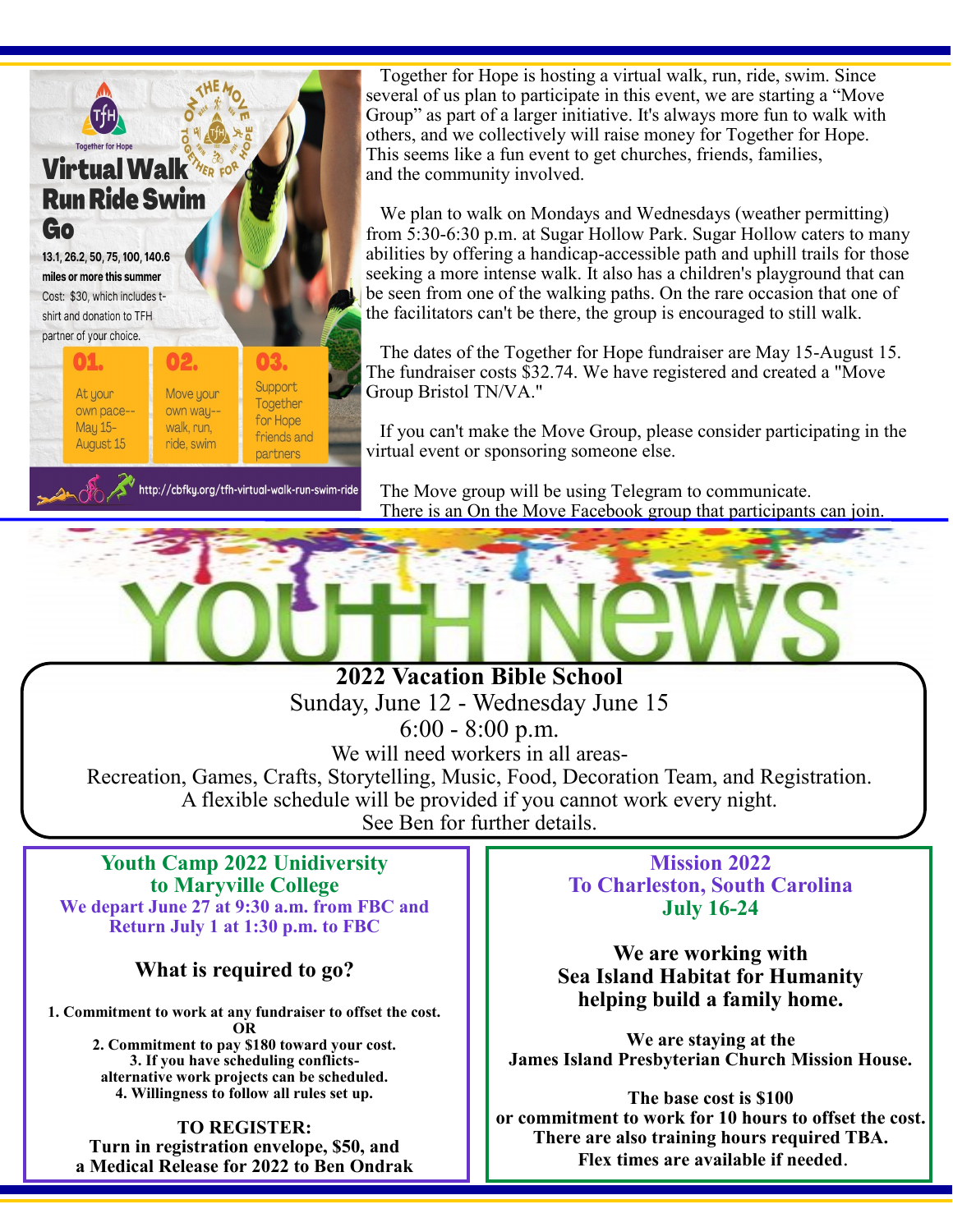Well, spring is finally here! I sure enjoy the warmer weather, longer days and signs of new life in nature. As Mark and I drive to and from Wise each week, we regularly comment on the new growth, the flowers, the trees budding, the water in the rivers – there is so much to see and to observe and to be grateful for! Yes, it is a longer commute than we would like for several reasons (cost of gas and wear on the car) but we really enjoy our conversations and just being together. It is not unusual for me to catch a nap, either! Getting involved from a distance is a challenge, but we have really made some wonderful friendships in our short time here and we look forward to getting to know more of you now that things are opening back up!

*Notes from Leigh...*

The Lenten Season at FBC was very meaningful. I am especially grateful for those who participated and attended the Good Friday service. Our readers, cross bearers and musicians combined their talents to create and present a dramatic and reflective look at the last hours of the life of Christ. Palm Sunday and Easter Sunday were also remarkable opportunities for worship.

Y'all, the fun doesn't stop and opportunities for worship and service just keep coming! During May we will have lots of special music from the choir and guest musicians. Jackie has been working with a group of youth on learning sign language to Christian music. They call themselves, "Silent Friends". In June, we will welcome the God's Light Youth Choir from Atlanta under the direction of Kim Duggins (formerly Kim Ballard). FBC will be the final stop on their summer tour. They will do a concert during worship on June 12. Please stay tuned for ways you can help host this group.

Finally, I'd like to say a big thank you to Andrea and Jordan Pennington for hosting a cookout for the choir at their home on April 24. We had a beautiful day to enjoy the fellowship of friends and good food. We would love to welcome more friends into our midst...if you're interested in being a part of the music ministry, please let me know!

> Helping Yourself  $\sqrt[4]{\rm grow~Old}$

Blessings, Leigh

Library Lines **May 2022**

Our newest nonfiction acquisition, donated by Jane Eller, is *Helping Yourself Grow Old: Things I said To Myself When I Was Almost 90* by award winning author Frances Fuller. Writing from the overflow of a long and varied life, Fuller shares

her experiences as a child of the depression and an extensive traveler who built a publishing house in the Middle East and survived several wars. She was a wife, a Bible teacher, and a public speaker while raising five children. Finding no guidebook, she had to figure out for herself how to live wisely through the puzzles and possibilities of aging--grief, loneliness, physical limitations, fears, and duties. While she learned, she wrote. In her book, she shares her daily life, enriched with memories of a life filled with fascinating experiences.



The Bristol First Baptist F**o**undation wishes to acknowledge a gift from Audrey Doak. Audrey was faithful to First Baptist Church over a span of 90 years in many ways. She was a Sunday School Teacher, Sanctuary Choir Member, Bible Drill Leader, active leader with WMU and Training Union, and a supportive congregational member of First Baptist. Audrey Mae wished to name Bristol First Baptist Foundation as a beneficiary to a life insurance policy to ensure the church would continue in years to come. The foundation and the church are grateful for her love, care, and faithfulness during her life and her commitment to First Baptist in her passing.

# **~May Tabor**